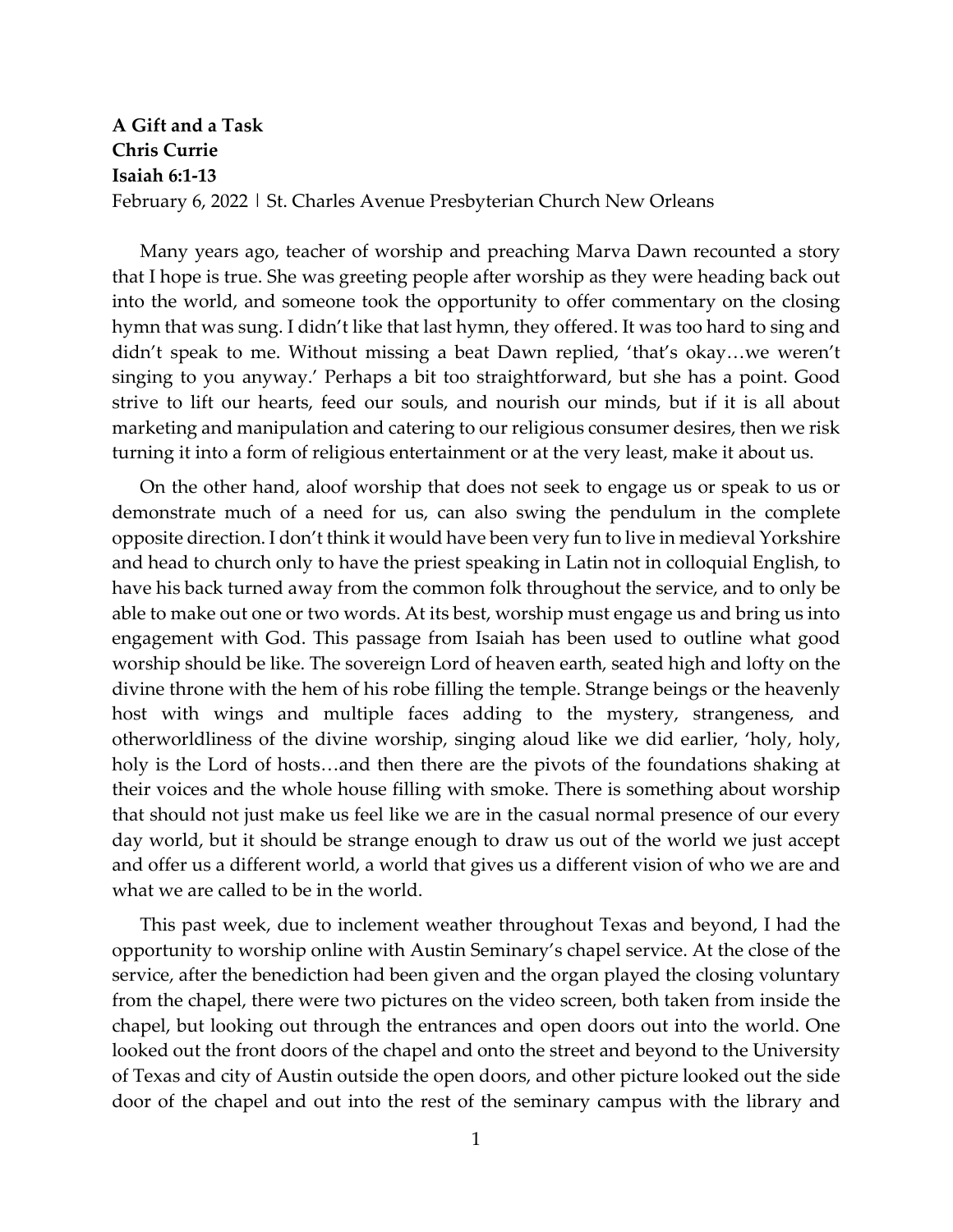campus center in sight outside the door. Above the side door, was a crucifix, hanging above the door catty-corner. You might find it odd that a crucifix would be hanging in a Presbyterian seminary chapel at all, but it is actually not visible to the congregation because it hangs above the small nave facing the pulpit where it is only visible to the preacher and those who stand in the chancel, reminding whoever dares to preach that no matter how spectacular the sermon, we are not God; and if you think standing in a pulpit makes you divine, that crucifix is a reminder of what happened to Jesus Christ as well as those who seek to proclaim his gospel. It can be a threatening business. Anyway, the crucified Christ was visible hanging next to the open door to the world. And I thought those two pictures encapsulate the church's existence in the world. We are not a fortress that locks our doors and tries our best to keep the world from tumbling through our doors, but nor do we try to embrace our world without first having our vision altered by font and table and the crucified Christ hanging over us, reminding us that we don't leave him behind as we return to the commerce and business of our lives. The church's job is to help us see the world through him and through the stubborn loving people he refuses to choose us without.

Many years ago, in Scotland we would worship with our friends at the highest-church Anglican worship service I think I have ever been to…the whole liturgy was sung, except for the sermon, everything else, prayers, call to worship, responses, everything was chanted between the priest, the choir, and the congregation. At the beginning and end of the service, before the crucifer brought in the cross, and the acolytes came forward with the bible, a thurifer would come forward swinging a thurible or metal censer, suspended from chains, within which incense was burning, and the smoke was wafting throughout the congregation. Most of the acolytes, crucifers, thurifers, not to mention the rest of the procession of priests, deacons, and sub-deacons, all adorned in beautiful cassocks and vestments, could easily give the impression that all of the pomp and circumstance was just a little bit much, but I remember also thinking as the incense filled the room and the smoke wafted all around us, that some of this felt an awful lot like Isaiah 6 with the 'pivots on the thresholds shaking and the house filling with smoke.'

Sometimes worship shakes us out of our given reality and offers us a vision of a reality beyond what we thought we knew. While worship should be accessible, it may not all be immediately comprehensible. Richard John Neuhaus offers us the haunting image of the ministry intern, complaining about the relevance of pastoral care errands. 'I don't see the point in visiting Mr. Watson anymore; he's over ninety and senile and just babbles on or goes into deep silence, no matter what you say.' Neuhaus leaves us with this comment: 'To dismiss someone as senile is an easy way to relieve ourselves of the responsibility of reverence for those who have entered into languages and communications that we do not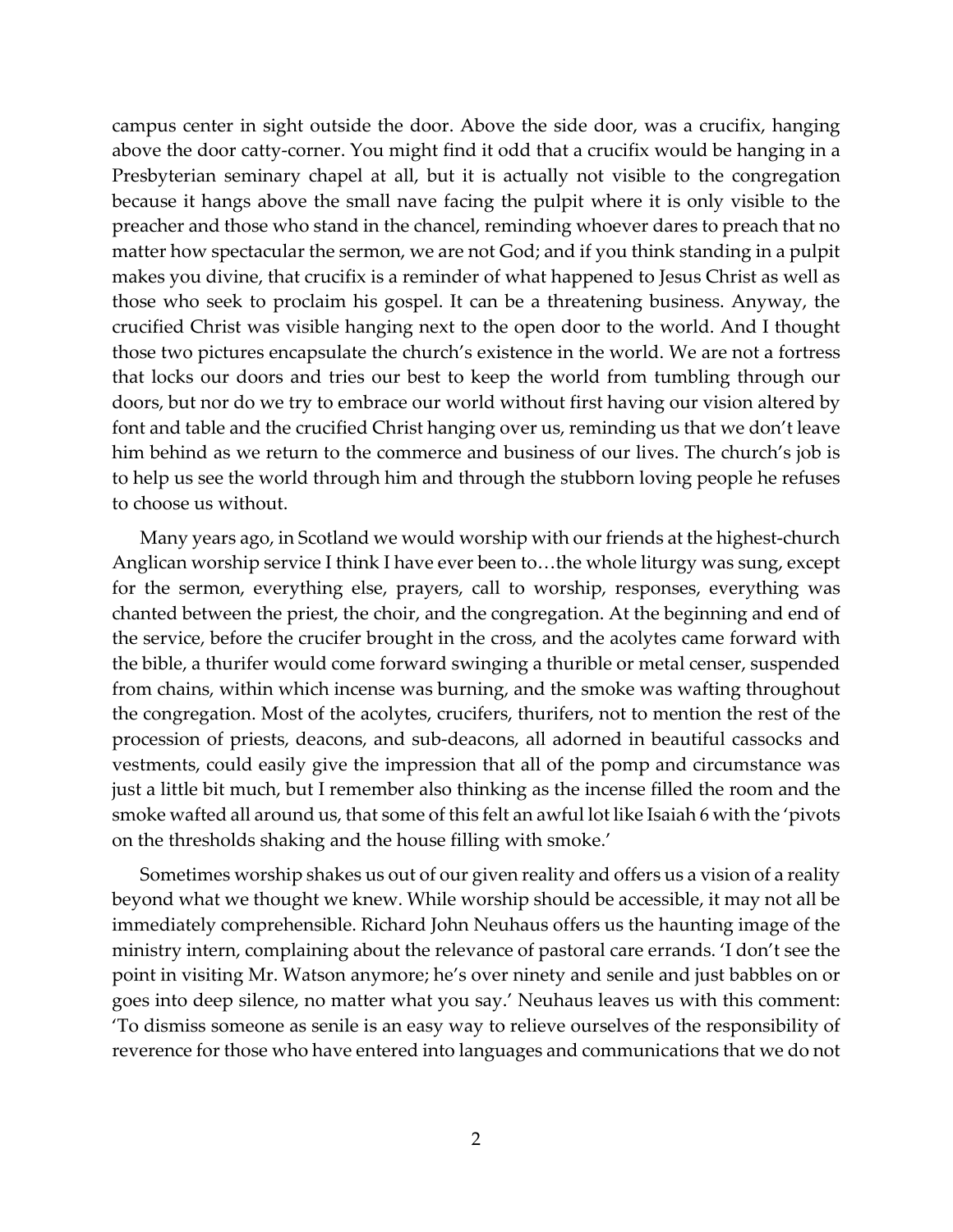understand.'[1](#page-2-0) This is also why it is dangerous to assume that someone with a physical disability or down syndrome or another kind of disability is unable to comprehend the grace of God or unable to confess and live the faith any less than a 'fully able person.' God can take our broken language, our faulty words, and our unclean lips and make us comprehensible even if it may not be to everyone around us. That is what he does to Isaiah here in verse 7, but that is what God does with us too. How can we of unclean lips speak a word of the Lord, Isaiah asks? And God does not so much make us holy and pure in order to do so but forgives what we have failed to be and enables us to speak a word from the Lord in spite of our unclean lips.

What I am about to tell you is probably obvious to you already, but the minister of word and sacrament is not any less sinful than the rest of the Christian community, nor are we always the people in the church doing the exemplary work of the Lord. But we are, in the words of J.T. Niles, one beggar telling other beggars where we found bread, we are one sinner telling other sinners where we found forgiveness, we are one sojourner telling other sojourners where we found our home, we are one flawed person telling other flawed people where to find wholeness, we are one stubborn self-sufficient accomplished person telling other stubborn self-sufficient accomplished people that we are dependent creatures and need each other and that is good news. We are one stable, type A, try to project that I have it all together persons telling other stable, type A, try to project that we have it all together people, that the grace of our Lord Jesus Christ disrupts our stable, neat and tidy type A lives with good tidings of great joy that will shake us up and put us into the lives of people we may never imagined for ourselves.

More than three decades ago, when Larry David and Jerry Seinfeld created the successful sit-com Seinfeld, one of their main mantras was this one: 'no hugging, no learning.' In other words the sit-com formula of the 1980's always started with a problem or crisis that by the end of the 22-minute episode ended with some kind of amazing resolution, either everyone hugging in a syrupy sentimental settlement or it would end with some moral or profound lesson being taught and hammered home. The creators of Seinfeld turned that model on its head and instead presented a bunch of characters who seem okay at first and piece by piece become unraveled by the end of the episode. Which is why it is interesting that our passage today does not end with everyone's problems being solved; it does not end with everyone learning something and fully comprehending everything. It does not end with everyone having all the answers and having all their needs met. Instead, it ends with what seems like a strange admonition: 'keep listening, but do not comprehend; keep looking, but do not understand. Make the mind of this people dull, and stop their ears, and shut their eyes, so that they may not look with their eyes, and listen with their ears, and comprehend with their minds, and turn and be

<span id="page-2-0"></span><sup>1</sup> Neuhaus, *Freedom for Ministry*, 115.